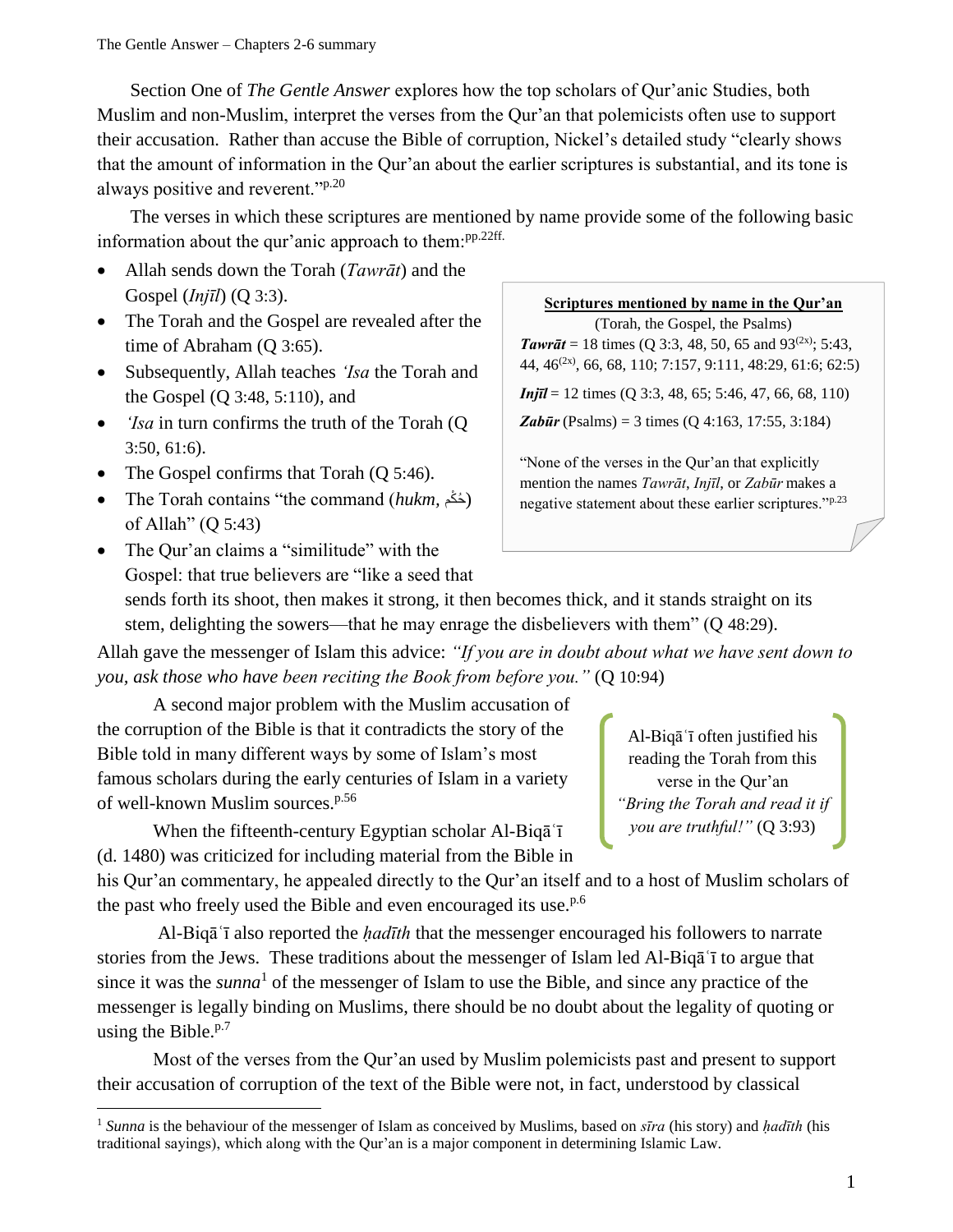Muslim commentators on the Qur'an to mean textual corruption. Dr. Nickel's exploration of famous Muslim sources (*tafsīr, sīra, ḥadīth, asbāb al-nuzūl, and taʾrīkh*), demonstrates that "the majority view among Muslims of the early centuries of Islam was that the earlier scriptures were intact in the seventh century."<sup>p.71</sup> In fact, these sources offer "quotations" from the Torah and the Gospel and tell of the messenger of Islam showing respect to a copy of the Torah and even appealing to the Torah for legal rulings.

## **The Matter of the Messenger: Two Ambiguous Verses**

A third issue of importance to explore is the actual claims of the two particular verses from the Qur'an that have been interpreted to mean accusations of falsification even in some commentaries. They are Q 2:79 and 3:78. "They deserve special attention" says Dr. Nickel because "accusations of falsification are often not examined for what they actually claim." $p^{73}$ 

For example, notice three important things about Q 2:79. First it specifies no particular scripture. Second, the actors are not specified (simply "those"). Third, the action is not clearly focused. $P<sup>.75</sup>$  If the verse itself does not lead the reader to a clear accusation of falsification of the earlier scriptures, neither does the context in the Qur'an.

"Surely (there is) indeed a group of them who twist their tongues with the Book, so that you will think it is from the Book, when it is not from the Book. And they say, 'It is from God,' when it is not from God. They speak lies against God, and they know (it)." (Q 3:78)

l

"So woe to those (*alladhīna*) who write the book (*kitāb*) with their hands, then say this is from Allah, in order to purchase a small gain with it. Woe to them for what their hands have written, and woe to them for what they earn." (Q 2:79)

In regards to Q 3:78, the earliest Muslim commentators understood this to be a story of verbal change during the time of Moses. On the contrary, the Torah is portrayed as an intact, available source of authority (e.g. for the question of the punishment for adultery). $^{2}$ 

The earliest complete Muslim commentary on the Qur'an in existence, that of Muqātil ibn Sulaymān (d. 767), demonstrates how the earliest and greatest classical Muslim commentaries on the Qur'an understood these verses. According to Muqātil, the Jews of Medina erased ((*maḥā*)) the description (*na't*) of Islam's messenger from the Torah, and wrote "the alteration (*taghyīr*) of the description of Muhammad" in the Torah. A tradition passed on by al-Ṭabarī (d. 923), attributed to Abū ʾl-ʿĀliya, accuses the Jews of Medina of erasing both "the description of Muhammad" and "the name of Muhammad from the Torah."<sup>p.77</sup> Muslim commentators who included accusations of falsification at Q 2:79 or 3:78 considered the

*main object of change* to be the alleged description of the messenger of Islam. Similarly, they named the main location of change as the Torah, and the main falsifiers as the Jews of Medina. This is the specific and "by far the main accusation of falsification for more than a thousand years."

"The accusation that the Jews of Medina changed the description of the messenger of Islam in the Torah, emerges as by far the main accusation of falsification for more than a thousand years."p.81

Accusations of more broad tampering among early Muslim commentators are rare but since these rare accusations were later spread and popularized by

<sup>2</sup> See pp. 40-43. Nickel explores this in detail in chapter three using exclusively Muslim sources, *"many of them the best-known and most respected Muslim commentators in the first centuries of Islam."* (p.38) The two commentators on the Qur'an featured are Muqātil ibn Sulaymān (d. 767) and al-Ṭabarī (d. 923). Nickel points out that *"In Islam, commentary is a traditional discipline. Rather than inventing new interpretations, commentators transmit and discuss interpretations inherited from the authorities of the past."* (p.50)